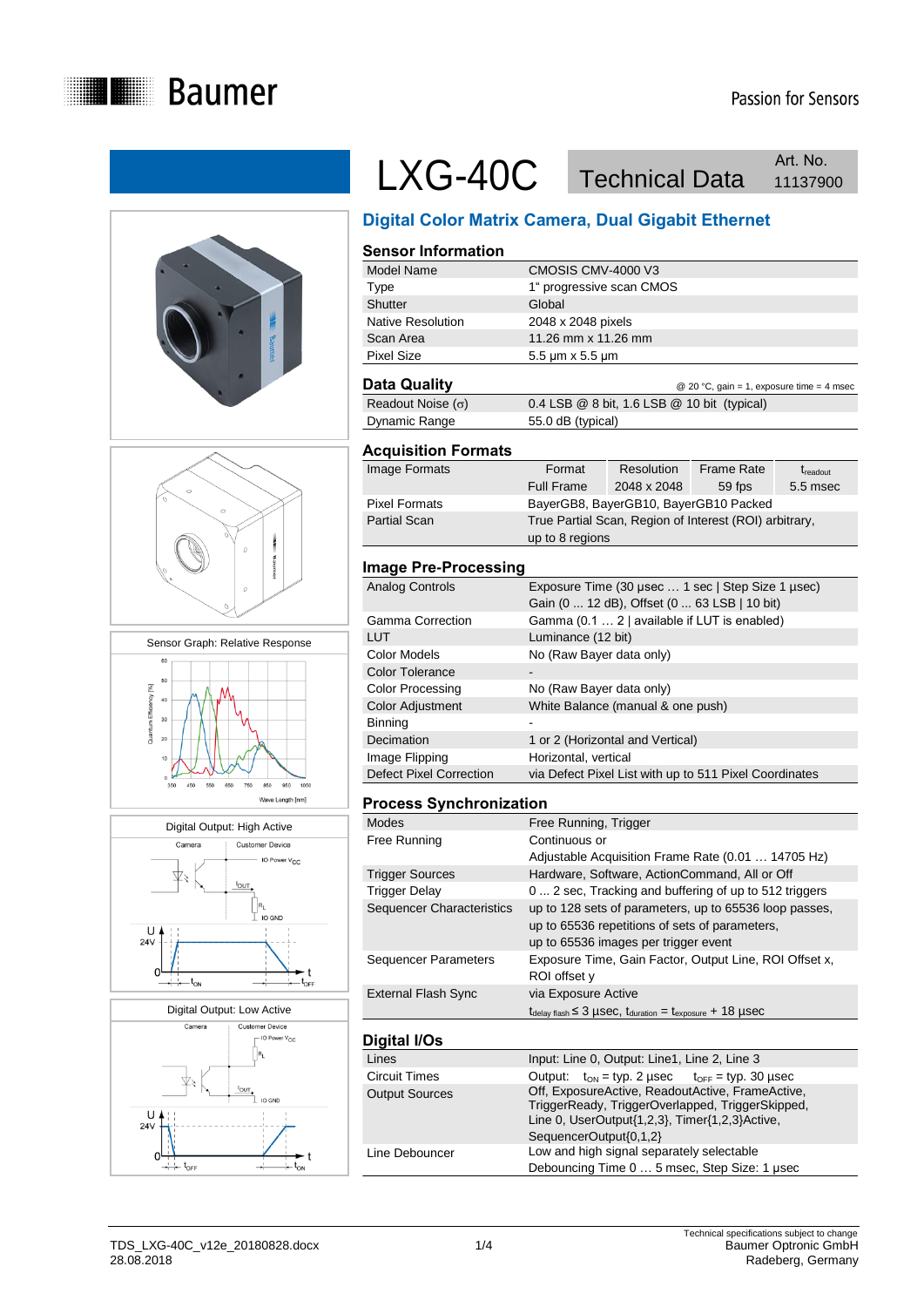

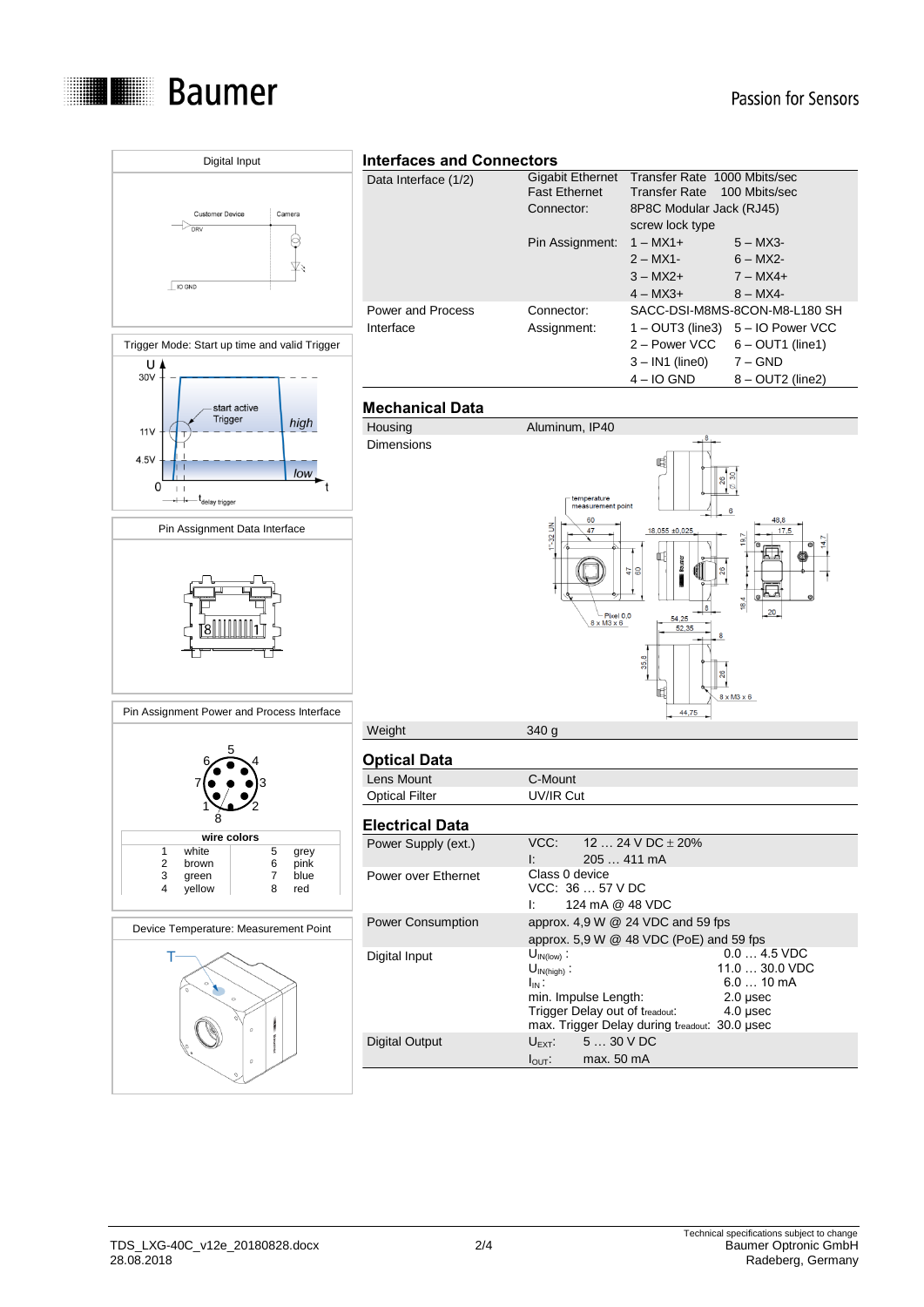

| <b>LED Signalling</b>                     | <b>LED Signalling</b>                                                               |                                                          |                                                                                           |
|-------------------------------------------|-------------------------------------------------------------------------------------|----------------------------------------------------------|-------------------------------------------------------------------------------------------|
|                                           | Camera LED                                                                          | Green on                                                 | Power on, link good                                                                       |
|                                           |                                                                                     | Green blinking                                           | Power on, no link                                                                         |
|                                           |                                                                                     | Red on                                                   | Error                                                                                     |
|                                           |                                                                                     | Red blinking                                             | Warning                                                                                   |
|                                           |                                                                                     | Yellow                                                   | Readout active                                                                            |
|                                           | RJ45 LEDs (1/2)                                                                     | Green on                                                 | Link on                                                                                   |
|                                           |                                                                                     |                                                          |                                                                                           |
|                                           |                                                                                     | Green blinking                                           | Link activity                                                                             |
|                                           |                                                                                     | Amber on                                                 | GigE speed                                                                                |
|                                           |                                                                                     | Amber blinking                                           | 100 Mb speed                                                                              |
| Conformity                                | <b>Environmental Data</b>                                                           |                                                          |                                                                                           |
|                                           | Storage Temperature                                                                 | $-10 °C  +70 °C$                                         |                                                                                           |
|                                           | <b>Operating Temperature</b>                                                        |                                                          | +5°C  +64 °C @ T= Measurement Point                                                       |
|                                           |                                                                                     | or                                                       |                                                                                           |
|                                           |                                                                                     |                                                          | +5°C  +65°C @ T= internal Temperature Sensor                                              |
|                                           |                                                                                     |                                                          | Ambient temperature above 34 °C requires heat dissipation                                 |
| <b>GENKI&gt;CAM</b>                       |                                                                                     |                                                          |                                                                                           |
|                                           | Int. Temperature Sensor<br>Humidity                                                 | 0 °C  +85 °C accuracy: ±1 K<br>10 %  90 % non-condensing |                                                                                           |
| $\epsilon$<br><b>RoHS</b><br><b>REACh</b> |                                                                                     |                                                          |                                                                                           |
| compliant                                 | Conformity                                                                          | RoHS, REACh, CE                                          |                                                                                           |
|                                           | <b>Network Interface Data</b>                                                       |                                                          |                                                                                           |
|                                           | Network Interface                                                                   |                                                          | Gigabit Ethernet 1000BASE-T 1000 Mbits/sec                                                |
|                                           |                                                                                     | <b>Fast Ethernet</b>                                     | 100 BASE-T<br>100 Mbits/sec                                                               |
|                                           | Link Aggregation                                                                    |                                                          | According to 802.3ad, static configuration                                                |
|                                           | <b>Ethernet IP Configuration</b>                                                    | Persistent IP, DHCP, LLA                                 |                                                                                           |
|                                           | Packet Size                                                                         |                                                          | 576  9000 Byte, Jumbo frames supported                                                    |
|                                           |                                                                                     |                                                          |                                                                                           |
|                                           | GigE Vision <sup>®</sup> Features (in compliance with GigE Vision <sup>®</sup> 1.2) |                                                          |                                                                                           |
|                                           | Events<br>Transmission via Asynchronous                                             |                                                          | GigEVisionError, HeartbeatTimeOut, EventLost,<br>EventDiscarded, Line{0,1,2,3}RisingEdge, |
|                                           | Message Channel                                                                     |                                                          | Line{0,1,2,3}FallingEdge, Action1, ExposureStart,                                         |
|                                           |                                                                                     |                                                          | ExposureEnd, FrameStart, FrameEnd, TriggerReady,                                          |
|                                           |                                                                                     |                                                          | TriggerOverlapped, TriggerSkipped, Timer{1,2,3}End,                                       |
|                                           |                                                                                     | Phy{0,1}Up, Phy{0,1}Down                                 |                                                                                           |
|                                           | <b>Frame Counter</b>                                                                | up to $2^{32}$                                           |                                                                                           |
|                                           | Payload Size                                                                        | 4  8.388.820 Byte                                        |                                                                                           |
|                                           | <b>Transmission Delay</b>                                                           | $0.2^{32}$ -1 Ticks (1 Tick = 8 nsec)                    |                                                                                           |
|                                           | Timestamp                                                                           | 64 bit                                                   |                                                                                           |
|                                           | Packet Delay                                                                        | $0.2^{32}$ -1 Ticks (1 Tick = 8 nsec)                    |                                                                                           |
|                                           | Packet Resend                                                                       | Resend Buffer:                                           | 128 MB (16 Images)                                                                        |
|                                           |                                                                                     |                                                          |                                                                                           |
|                                           | GenICam™ Features                                                                   | (in compliance with SFNC 2.1.0)                          |                                                                                           |
|                                           | Timer                                                                               | Timer Selector: Timer 1  3                               |                                                                                           |
|                                           |                                                                                     | TimerTriggerSource:                                      | Off, Line0, Software, Action1, TriggerSkipped                                             |
|                                           |                                                                                     |                                                          | ExposureStart, ExposureEnd, FrameStart, FrameEnd,                                         |
|                                           |                                                                                     | TimerDelay:                                              | 0 µsec  2 sec, Step Size: 1 µsec                                                          |
|                                           |                                                                                     |                                                          | TimerDuration: 10 µsec  2 sec, Step Size: 1 µsec                                          |
|                                           | <b>User Sets</b>                                                                    | Factory Settings:                                        | Default (read only)                                                                       |
|                                           |                                                                                     | Freely Programmable:                                     | UserSet1, UserSet2, UserSet3                                                              |
|                                           |                                                                                     | Parameters:                                              | any user definable Parameter                                                              |
|                                           | <b>Acquisition Abort</b>                                                            | Delay up to 69 msec                                      |                                                                                           |
|                                           |                                                                                     |                                                          |                                                                                           |
|                                           | <b>Vendor Specific Features</b>                                                     |                                                          |                                                                                           |
|                                           | DSNU / PRNU (FPN)                                                                   | Based on offset / gain per column                        |                                                                                           |
|                                           | Correction                                                                          |                                                          |                                                                                           |
|                                           | High Dynamic Range                                                                  |                                                          | Piecewise linear response, up to 90 dB                                                    |
|                                           | (HDR)<br><b>Burst Mode</b>                                                          | 16 full frame images                                     |                                                                                           |
|                                           |                                                                                     |                                                          |                                                                                           |